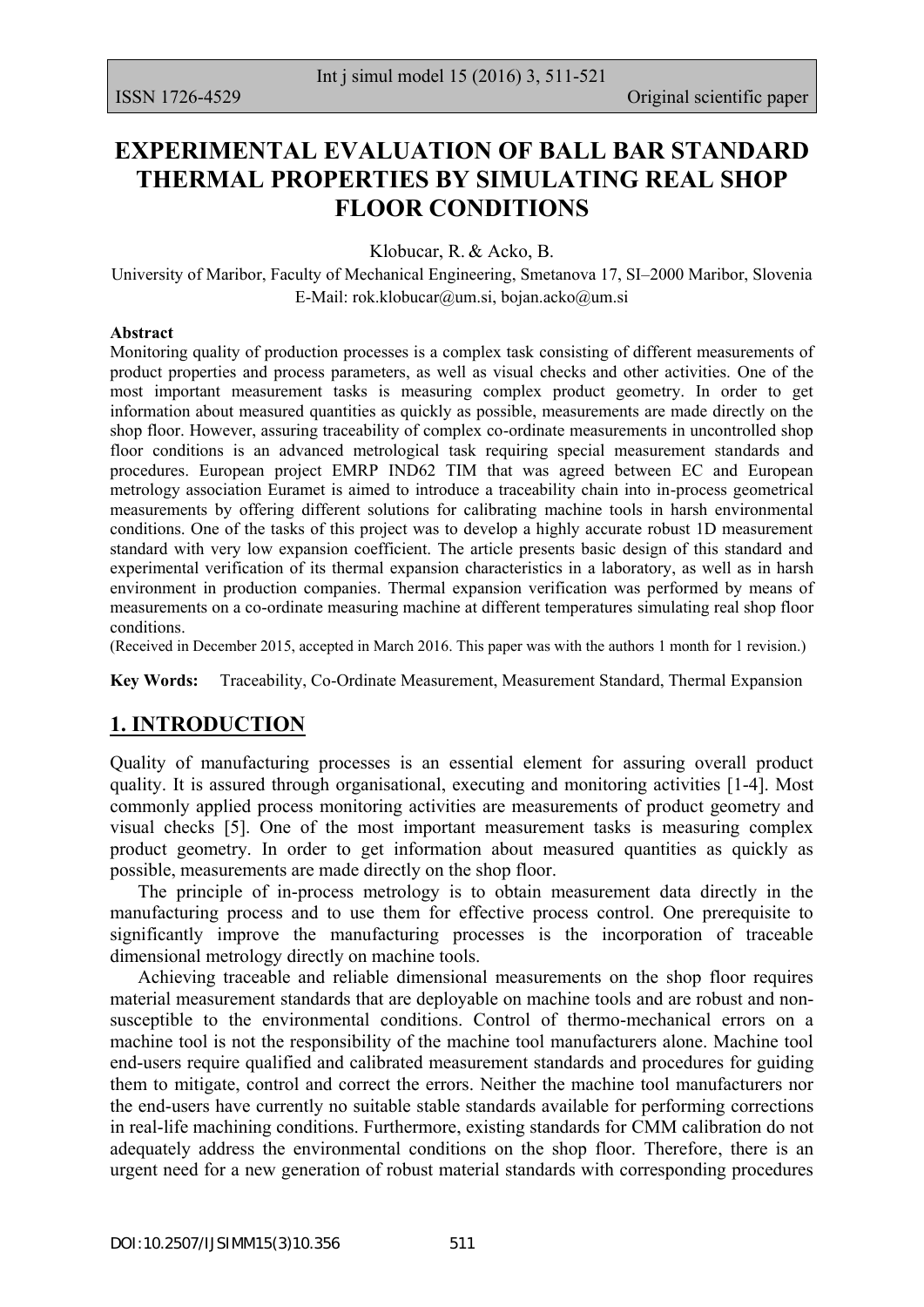and guidelines for the assessment of machine tool measurement performance directly on the shop floor [6].

# **2. INTRODUCTION OF THE BALL BAR STANDARD**

The purpose of the ball bar standard is to check geometrical properties of machining centres with various production volumes (up to 3 m per axis) and various numbers of axes [7, 8]. The metrological check is to be performed with no load. As a result, metrological check is returning machine tool compliance with specification (maximum permissible errors – MPEs). No error mapping like in some other traceability approaches [9, 10] is expected to be performed by using the metrological results. The machining centre under test shall be equipped with a tactile probing system attached to the machine (normally in the tool holder).

 The performance test should be executed in the main axes (x, y, z) and optionally also in spatial diagonals [8]. Up to 4 different lengths (500 mm, 1000 mm, 1500 mm and 2000 mm) in different axial or spatial positions are to be measured [11, 12]. The deviations are calculated as measured values (measured by the machine tool) minus calibrated distances between ball centres.

## **2.1 Probing surfaces**

Probing elements (balls) are made of ceramics. Since the standard is intended to be used for calibrating contact (tactile) measurement systems, surface appearance (shining/non-shining) is not of big importance. The most important feature is spherical shape. The ceramic balls were purchased from a commercial provider based on experiences from the past. The maximum allowable deviation of sphericity is 0.5 µm. Surface features of other constructional parts have no influence on metrological properties of the standard.

## **2.2 Materials of construction elements**

Different materials are used for different constructional parts of the standard. The materials of the main constructional parts are listed below:

- Main body (tube) composite material (carbon fibres in epoxy matrix),
- Bases (joints) steel,
- Ball holders steel,
- Compensator for thermal expansion aluminium,
- Probing balls ceramics.

 Materials were chosen on the bases of experiences with similar standards. Temperature expansions, resistance against liquids (water, oils …), bending, and surface properties (probing elements) were considered while choosing materials.

 Table I presents the coefficients of linear thermal expansion of different materials used for the ball bar standard.

 Composite material was chosen for the main body of the standard because of its rigidity, low temperature expansion and low weight (the standard should be easily transportable). Alternative material for the main body of the standard would be e.g. invar, which has similar properties as regards metrology (expansion, bending), but would be heavier and much more expensive. The ceramic material for probing balls has almost no equivalent alternative as regards surface properties (sphericity, hardness, resistance against liquids) and is therefore used worldwide in similar cases. Stainless still was chosen for all coupling elements due to its resistance to corrosion and machining properties. Economic aspects were considered as well. Aluminium is used for the "temperature compensator" due to appropriate temperature expansion coefficient, which can be precisely determined.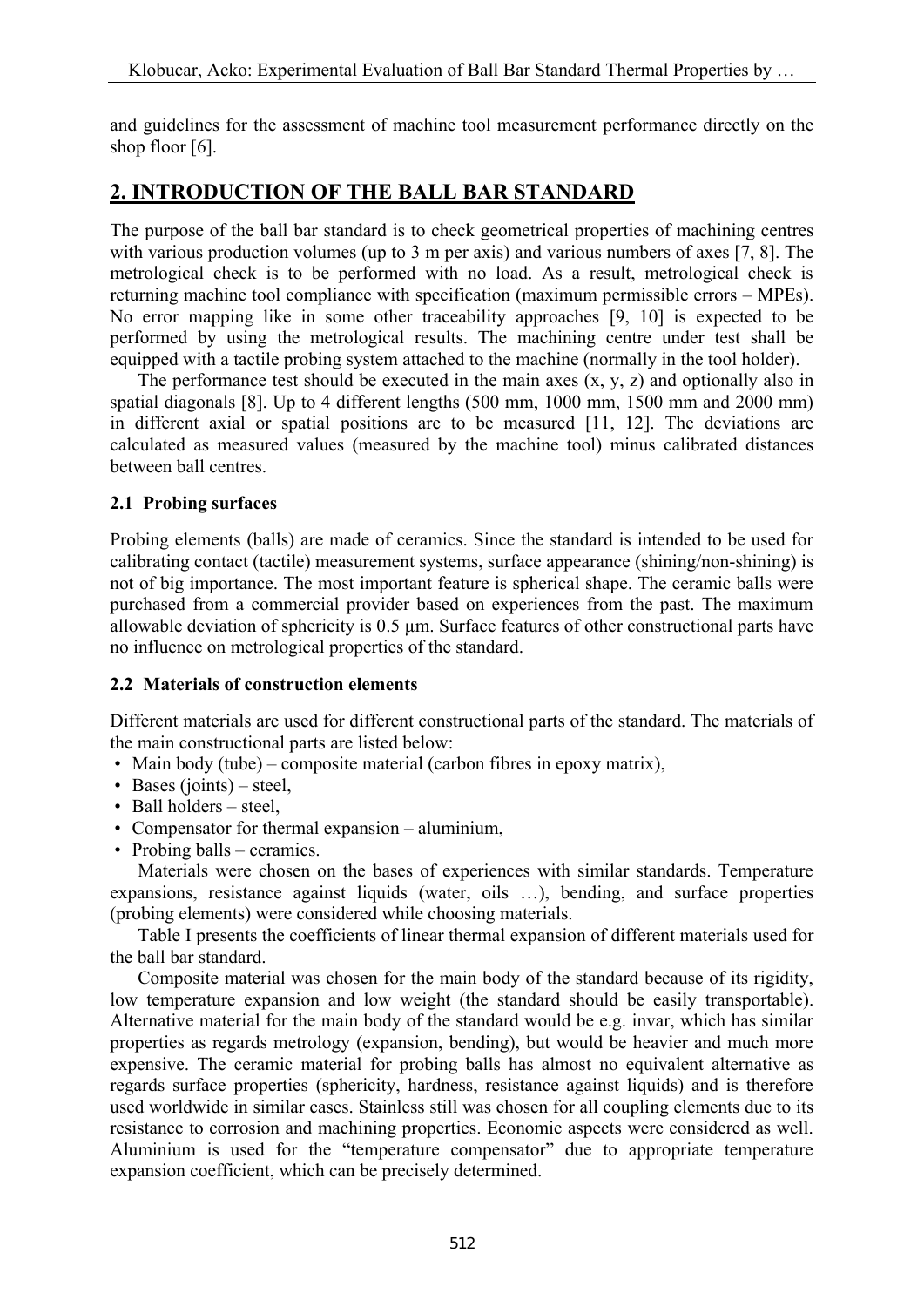| <b>Position</b> | Part name             | <b>Material</b>         | <b>CLTE</b>         |
|-----------------|-----------------------|-------------------------|---------------------|
|                 |                       |                         | $(x10^{-6} K^{-1})$ |
| 1               | Tube 1                | Graphite/epoxy          | 2.2                 |
| $\overline{2}$  | Tube 2                | Graphite/epoxy          | 2.2                 |
| 3               | Tube 3                | Graphite/epoxy          | 2.2                 |
| $\overline{4}$  | Base 1                | Mat. No. 1.4112         | 9.8                 |
| 5               | Base 2                | Mat. No. 1.4112         | 9.8                 |
| 6               | Base 3                | Mat. No. 1.4112         | 9.8                 |
| 7               | <b>Ball</b> holder    | Mat. No. 1.4112         | 9.8                 |
| 8               | Flanche               | Mat. No. 1.4112         | 9.8                 |
| 9               | Ball holder 500       | Mat. No. 1.4112         | 9.8                 |
| 10              | Ball holder 1000      | Mat. No. 1.4112         | 9.8                 |
| 11              | Ball holder ext.      | Mat. No. 1.4112         | 9.8                 |
| 12              | Compensator tube 500  | Al. 6061-T6             | 23.6                |
| 13              | Compensator tube 1000 | Al. 6061-T6             | 23.6                |
| 14              | Compensator tube ext. | Al. 6061-T6             | 23.6                |
| 15              | Compensator nut       | Mat. No. 1.4112         | 9.8                 |
| 16              | Holder 1              | Mat. No. 1.4112         | 9.8                 |
| 17              | Nut-M6                | Mat. No. 1.4112         | 9.8                 |
| 18              | Holder <sub>2</sub>   | Mat. No. 1.4112         | 9.8                 |
| 19              | Probing ball          | Alumina oxide $Al_2O_3$ | 8.1                 |

Table I: Coefficients of linear thermal expansion (*CLTE*) of applied materials.

#### **2.3 Design**

The standard consists of three modules. Two modules (1 and 2) are ball bar standards of different lengths (module  $1 - 500$  mm, module  $2 - 1000$  mm) that can be used separately or in combination with module 3 (which is only an extension and can't be used separately). Each module contains a "temperature compensator", which compensates thermal expansion of the composite tube (main body of the standard). Detailed design of modules 1 and 2 [11, 12] is



Figure 1: Design of modules 1 and 2.

 As can be seen in Fig. 1, the design of the "relative simple" standard is quite complex. There are several constructional parts made of different materials. For later thermal expansion error separation it is very important to consider exact dimensions of each constructional part. The dimensions of modules 1 and 2 are shown in Fig. 2.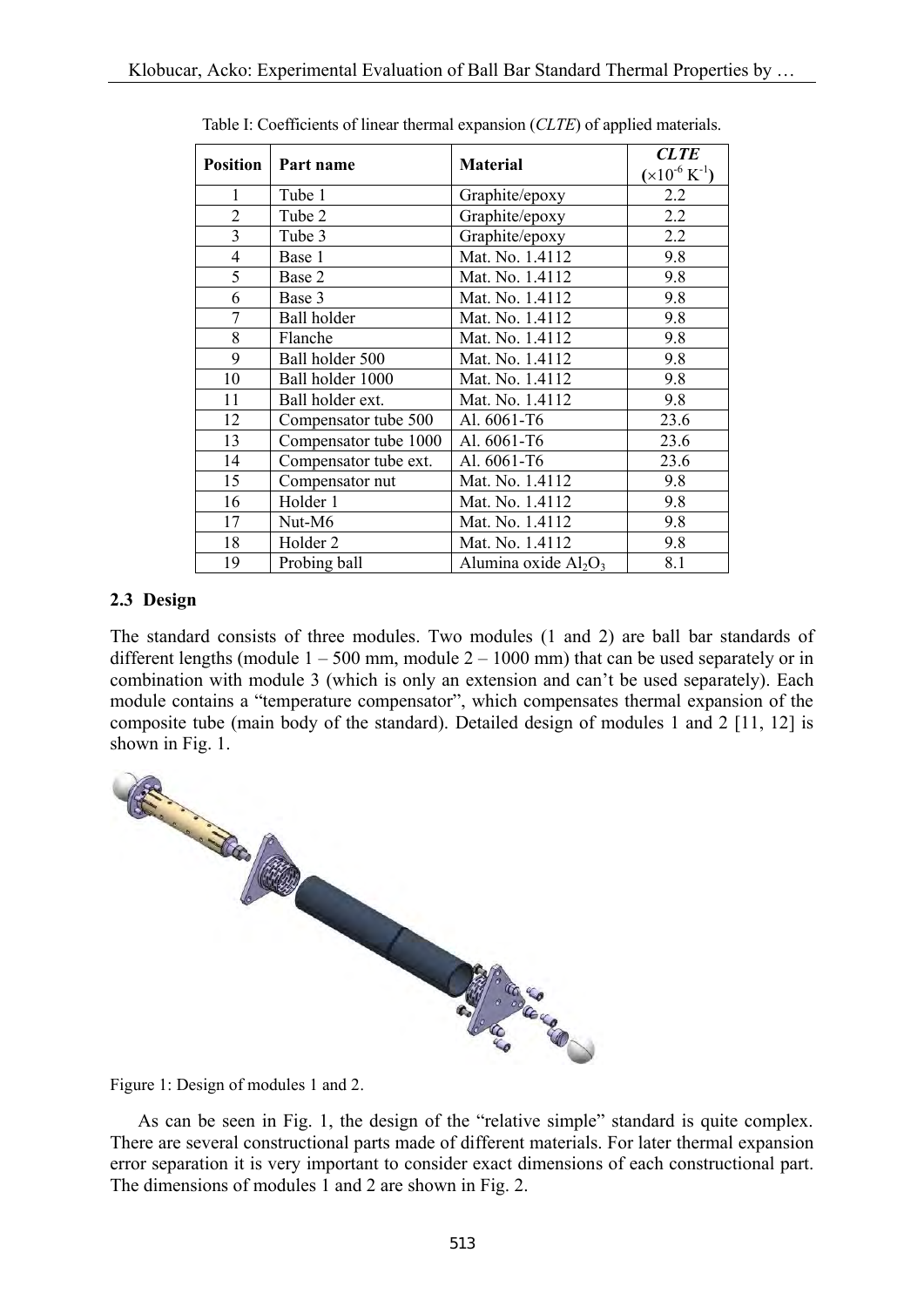

Figure 2: Dimensions of modules 1 and 2.

 In order to achieve length stability in harsh environmental conditions, the standard is equipped with an active thermal expansion compensator (Fig. 3).

 The compensator is made of two different materials with significantly different thermal expansion coefficients. The tube (Pos. 12, 13, 14 in Fig. 3) is made of aluminium, while the flange (Pos. 8), the ball holders (Pos. 9, 10, 11), the tube cover (Pos. 15), and the nut (Pos. 26) are made of stainless steel. The flange (Pos. 8) is attached to the composite tube – main body of the standard [11, 12].



Figure 3: Design of the thermal expansion compensator.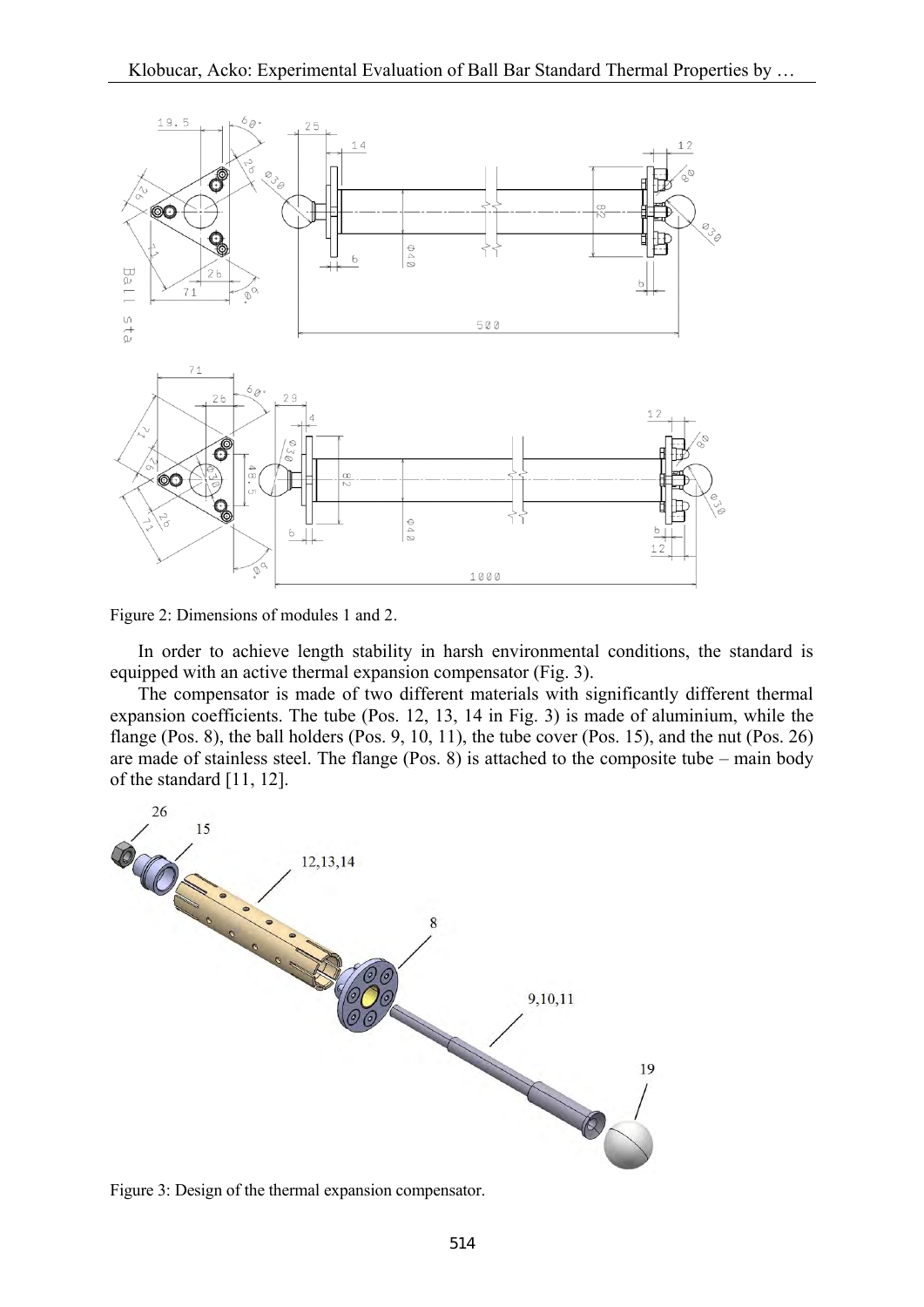## **2.4 Traceability**

Metrological characteristics of the standard are available in the form of a calibration certificate, stating 4 distances between line centres (at nominal values 500 mm, 1000 mm, 1500 mm, and 2000 mm). The data are available in paper as well as in electronic form.

 The standard is being calibrated by using tactile CMM ZEISS UMC 850 that is traceable to the national standard of length [13]. Three modules are calibrated separately by applying normal calibration procedure (probing balls in at least 20 points each, repeating measurements 5 times for each distance, calculating average distances and standard deviations). The ball distances on combined modules are calculated by considering geometrical properties of joints between the modules.

The standard is being calibrated with expanded uncertainty  $U = 2.1 \mu m + 3.3 \cdot 10^{-6}$  $(k = 2)$ ; level of confidence 95 %). Stated uncertainty [14] is expanded uncertainty given by the CMM producer and checked by a verification test. The uncertainty has been proved by an interlaboratory comparison [15] within the project.

# **3. THERMAL STABILITY OF THE STANDARD**

## **3.1 Expectations**

Metrological stability of the standard in terms of ball distance changes is expected to be less than 1 µm/year. More critical feature could be length change due to bending and compression under different conditions of use (single module, combined modules, position in space – horizontal, vertical, spatial angle). Preliminary research was performed by using finite element method. The results have shown that the maximum expected error in terms of ball distance change was within 2  $\mu$ m.

## **3.2 Conceptual solution**

For meeting expectations, especially in harsh environmental conditions in shop floor, two technical measures were taken:

- The main body of the standard is made of composite material (carbon fibres in epoxy matrix) with low thermal expansion coefficient;
- The standard is equipped with a thermal expansion compensator, described in section 2.3.

 The second measure was necessary due to incomplete knowledge of a thermal expansion coefficient of the composite material. While theoretical data in handbooks state values between  $2.10^{-7}$  K<sup>-1</sup> and  $6.10^{-7}$  K<sup>-1</sup>, our experimental analysis of the used material has shown  $\alpha \approx 2.10^{-6}$  K<sup>-1</sup>.

The principle of the thermal expansion compensator is shown in Fig. 4. The flange (Fig.  $3 -$ Pos. 8) is attached to the composite tube – main body of the standard. If the ambient temperature is increased, the composite tube is expanding in "positive" direction, while the aluminium tube is expanding in the opposite direction and pulls the ceramic ball (Fig.  $3 - Pos$ . 19) inside the main body of the artefact.

 The compensation depends on the accuracy of calculating lengths, as well as thermal expansions of the main body and the compensator parts. However, since the thermal expansion coefficients of the used materials are not exactly known, those calculations are not very accurate. Therefore, experimental expansion evaluations and length corrections of the aluminium part in numerous iterations were needed.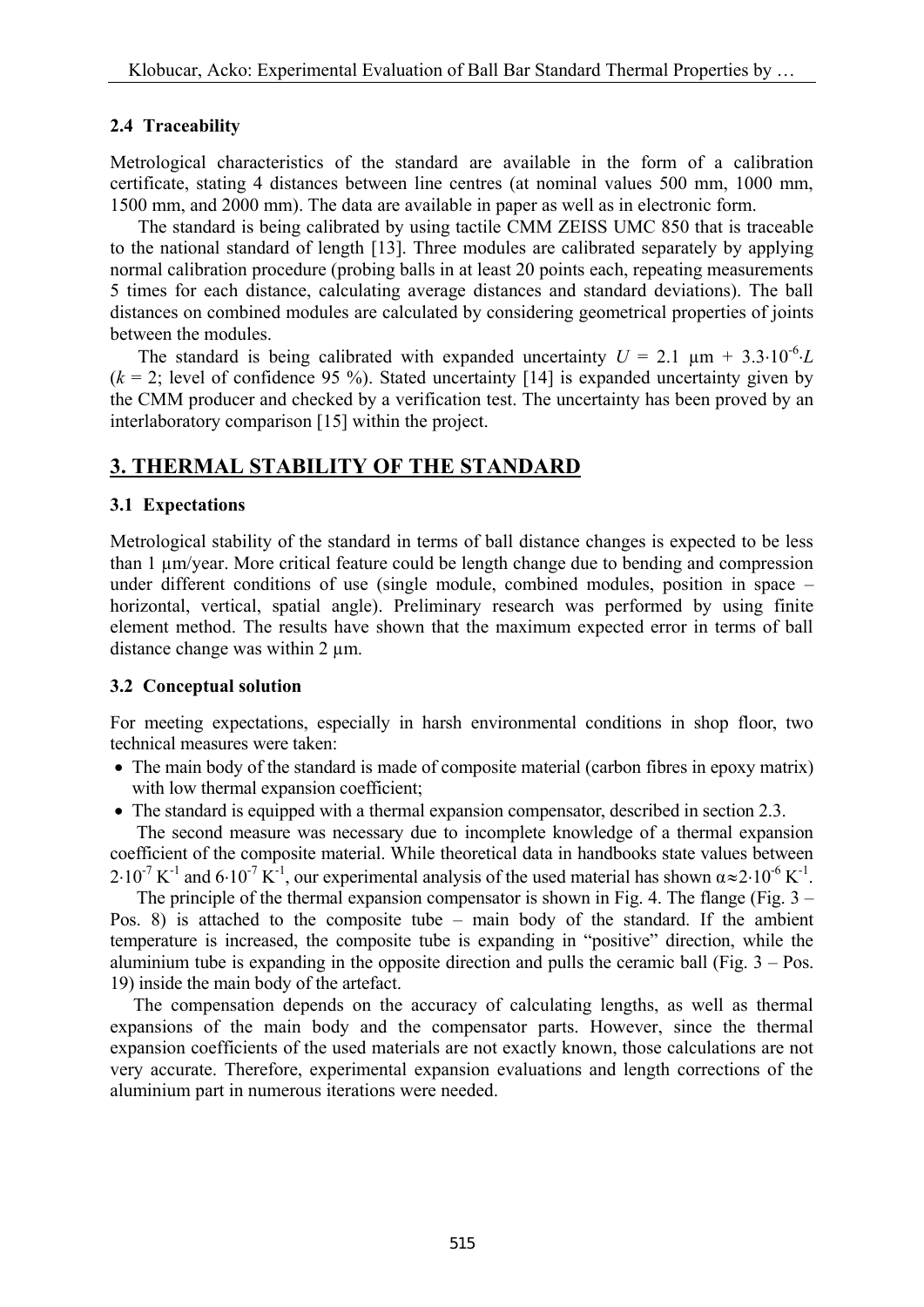

Figure 4: Thermal expansion compensator – principle of operation.

# **4. VERIFICATION OF THERMAL STABILITY BY SIMULATIONS**

Thermal expansion of the standard has been investigated through three research phases:

- Simulation of numerous temperature situations and prediction of thermal expansion by using finite element analysis,
- Experimental thermal expansion evaluation by simulating real shop floor environmental conditions in the Laboratory for Production Measurement,
- Experimental measurements in real shop floor conditions in companies EMO Orodjarna and Gorenje Orodjarna.

 The third phase was executed in numerous steps at different shop floor conditions in order to confirm outcomes of theoretical and experimental simulations. These measurements served also for validating verification procedures for machine tools.

## **4.1 Simulation of temperature variation and finite element analysis**

This investigation was performed in order to predict the time necessary for temperature homogenization through entire standard. The main problem of the thermal compensator is namely its enclosure in the composite tube.



Figure 5: Temperature distribution on the standard at 15 °C.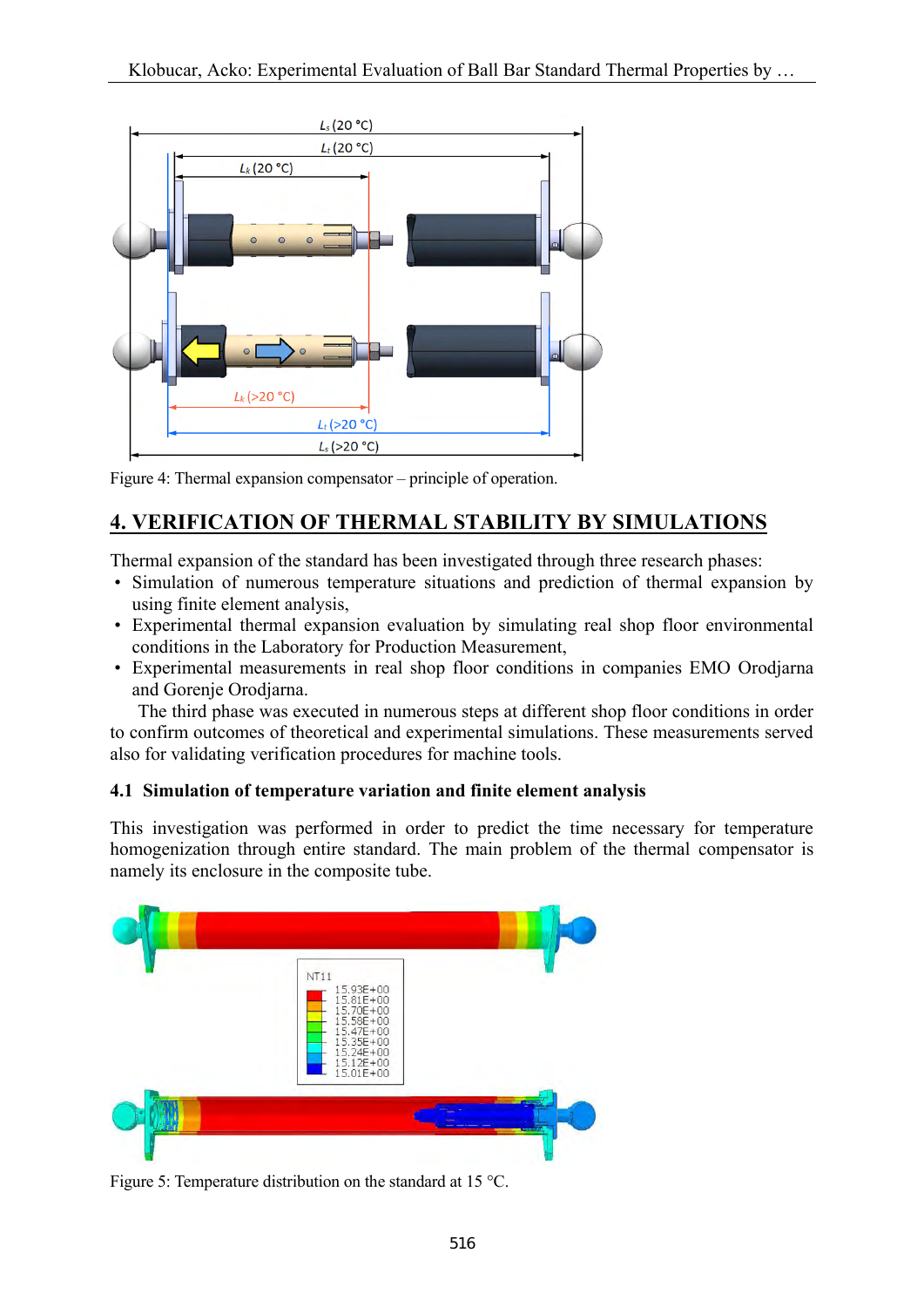The simulation was performed for module 500 mm. It was started with temperature  $T = 15$  °C and was changed slowly to  $T = 22$  °C. The heating time was set to 20 minutes, while the air heat transfer coefficient was set to 5 W/m<sup>2</sup>K. Fig. 5 illustrates the temperature distribution on the surface and in the standard cross-section. Central part of the standard is the warmest, while both ends (ceramic balls) have approximately the same temperature. However, already in this early stage of the experiment it can be seen that the compensator inside the tube is the coolest part of the artefact (cross-section view).

 Through different phases of raising temperature it can be seen that the left part of the standard (without thermal expansion compensator) is heating faster than the right side. Finally, at  $T = 22$  °C after approximately 20 minutes, the left part of the standard reaches homogenous temperature, which is equal to the air temperature, while the right side is much cooler. This situation is illustrated in Fig. 6.



Figure 6: Temperature distribution on the standard at 22 °C.

 The simulation continued until the temperatures through the entire standard were homogenuous. Fig. 7 shows heating time of the most important constructional parts of the ball standard 500 mm from  $T = 15 \degree C$  to  $T = 22 \degree C$ .



Figure 7: Calculated temperature changes of the most important constructional parts of the standard when simulating the ambient temperature changes from 15 °C to 22 °C.

### **4.2 Experimental measurements at simulated shop floor conditions in the Laboratory for Production Measurement**

In order to confirm theoretical data and simulation results, a thermal experiment was carried out in the Laboratory for Production measurement at University of Maribor. The measurements were performed on the CMM Zeiss UMC 850 (Fig. 8). The length of the ball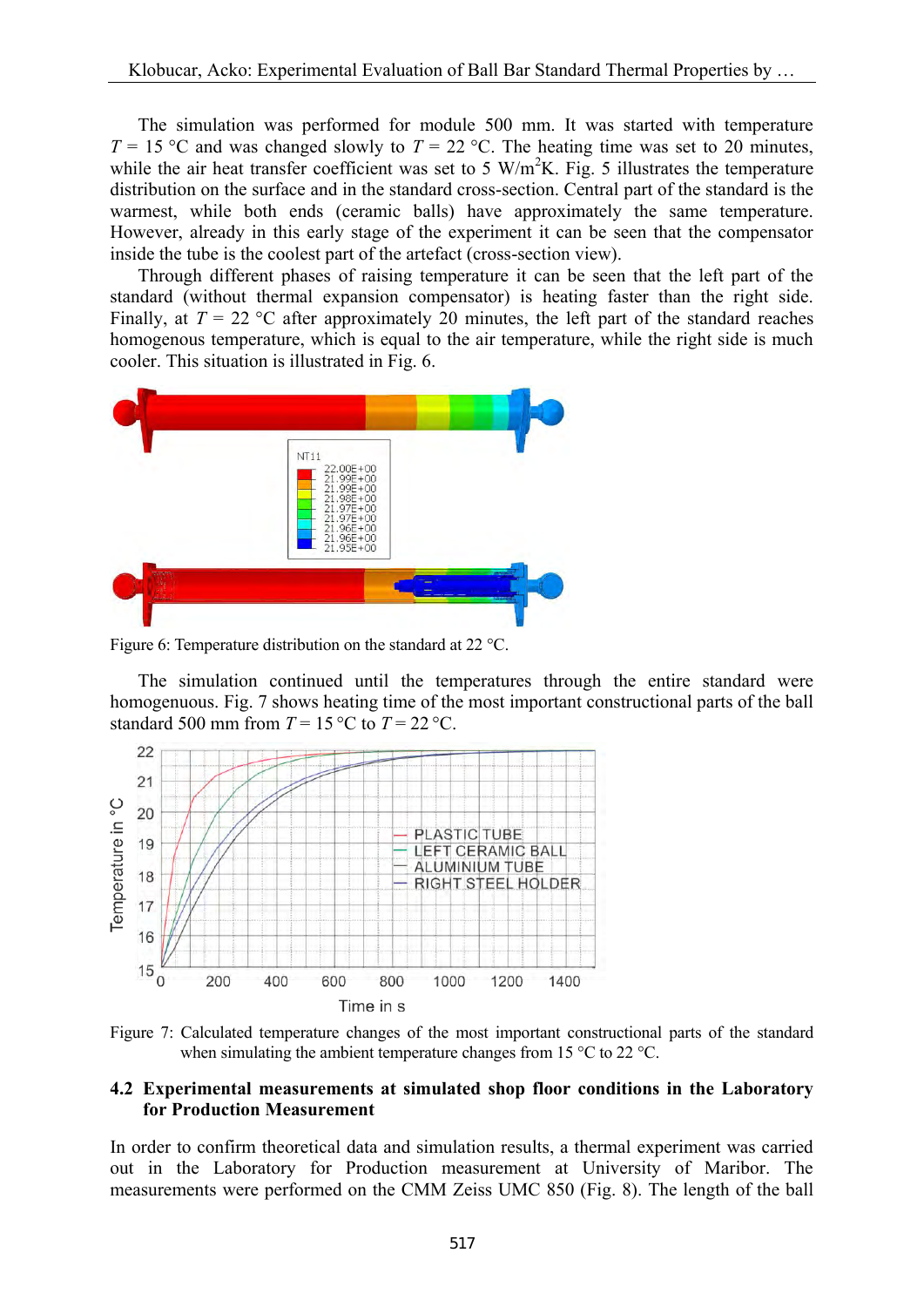bar standard 1000 mm and the gauge block 1000 mm were measured at different environmental temperatures simulating real shop floor conditions. Due to unknown influence of temperature on the measuring device, the measured values were compared with the known parameters of the gauge block. The measurement setup is shown in Fig 9.



Figure 8: Coordinate measuring machine Zeiss UMC 850.

 Lengths of the ball bar standard and the gauge block were measured at environmental temperatures 20 °C, 22 °C, 24 °C and 26 °C. The temperatures of the ball bar standard and the gauge block were measured at two ends with precise thermistor contact temperature sensors Zeiss TEMP 10 (expanded uncertainty  $U = 0.01 \degree C$ ). Quantity *T* in Table II is the mean temperature of temperatures measured on the ball bar standard and on the gauge block.



Figure 9: Measuring setup on Zeiss UMC 850.

 Table II presents measured lengths *Lm* of the ball bar standard and of the gauge block at 20 °C compared to the measured lengths  $L_m$  at other environmental temperatures. Length deviations were calculated for different temperatures other than 20 °C. The measured length of the ball bar standard at 20  $\degree$ C is indicated with  $L_{\rm B}$ , while the length of the gauge blocks at 20 °C is indicated with  $L_G$ . The unknown error of the measuring device is indicated with  $e_d$ . Eq. (1) shows the calculation of the ball bar standard length  $L_{B1}$  after the temperature expansion:

$$
L_{\rm B} + \Delta L_{\rm B} - e_{\rm d} = L_{\rm B1} \tag{1}
$$

where  $\Delta L_B$  is a change of the ball bar length.

Eq. (2) is used for calculating length of gauge block  $L_{G1}$  after the temperature expansion: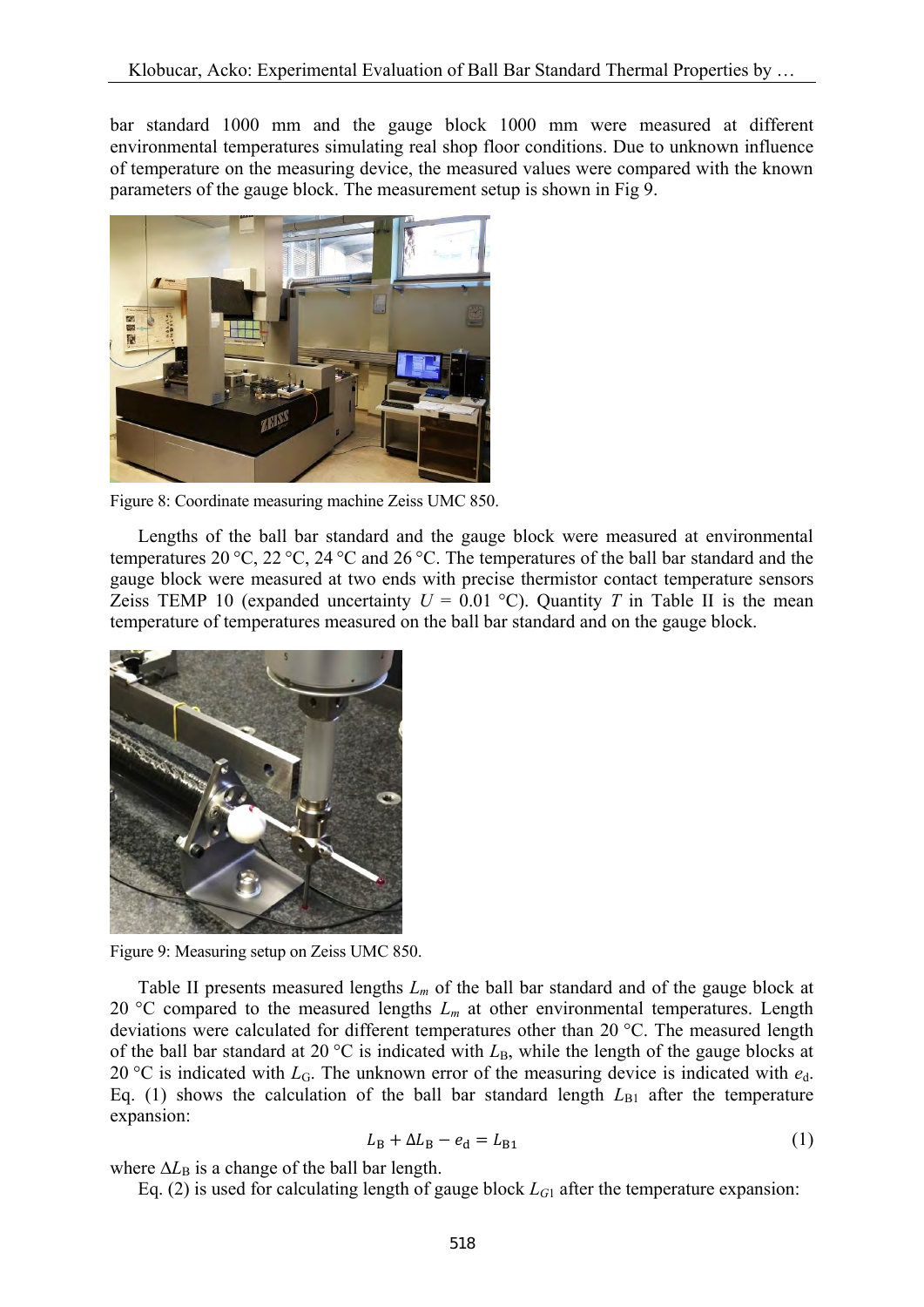$$
L_{\rm G} + \Delta L_{\rm G} - e_{\rm d} = L_{\rm G1} \tag{2}
$$

where  $\Delta L_G$  is a change of the gauge block length.

Unknown error of the CMM due to heating  $e_d$  is expressed as:

$$
e_{d} = -L_{G1} + L_{G} + \Delta L_{G}
$$
 (3)

and is inserted into Eq. (1):

$$
L_{\rm B} + \Delta L_{\rm B} + L_{\rm G1} - L_{\rm G} - \Delta L_{\rm G} = L_{\rm B1}
$$
 (4)

Thermal expansion of the ball standard  $\Delta L_B$  is:

$$
\Delta L_{\rm B} = L_{\rm B1} - L_{\rm B} - L_{\rm G1} + L_{\rm G} + \Delta L_{\rm G} \tag{5}
$$

 Linear thermal expansion coefficient of the gauge block is well known (the producer states  $\alpha = 10.8 \cdot 10^{-6} \,^{\circ}C^{-1}$ . It follows that:

$$
\Delta L_{\rm G} = L_{\rm G} \cdot \alpha \cdot \Delta T \tag{6}
$$

By inserting Eq. (6) into Eq. (5) we get the following expansion of the ball bar standard:

$$
\Delta L_{\rm B} = L_{\rm B1} - L_{\rm B} - L_{\rm G1} + L_{\rm G} + L_{\rm G} \cdot \alpha \cdot \Delta T \tag{7}
$$

 Thus the difference between the length of ball bar standard and gauge block at nominal temperature  $T_n$  is:

$$
\Delta L = \Delta L_{\rm G} - \Delta L_{\rm B} \tag{8}
$$

|                   | $T$ (°C | $L_m$ (mm) | $\Delta L$ (µm) |
|-------------------|---------|------------|-----------------|
| $T_n = 20$ °C     |         |            |                 |
| Ball bar standard | 20.08   | 995.7499   |                 |
| Gauge block       | 20.04   | 999.9913   |                 |
| $T_n = 22$ °C     |         |            |                 |
| Ball bar standard | 22.23   | 995.7399   |                 |
| Gauge block       | 22.21   | 1000.0027  | 2.2             |
| $T_n = 24$ °C     |         |            |                 |
| Ball bar standard | 23.64   | 995.7377   |                 |
| Gauge block       | 23.63   | 1000.0159  | 2.0             |
| $T_n = 26$ °C     |         |            |                 |
| Ball bar standard | 25.84   | 995.7353   |                 |
| Gauge block       | 25.84   | 1000.0373  | 2.1             |

Table II: Experimental results of measured lengths.

 Results in Table II indicate that the length difference between the ball bar standard and the gauge block at different temperatures is constantly around 2 µm. Since no correlation between temperature and the ball bar standard expansion was shown, we can assume that the deviations are the consequence of random measurement errors. After getting satisfying laboratory results we have continued our experiment measurements in the industrial environment.

#### **4.2 Measurements in uncontrolled industrial environment**

We have made measurements in harsh environment of the shop floor. The research was performed in collaboration with companies EMO Orodjarna and Gorenje Orodjarna (Fig. 10). The results of the length measurements of the ball bar standard at different temperatures are shown in Table III.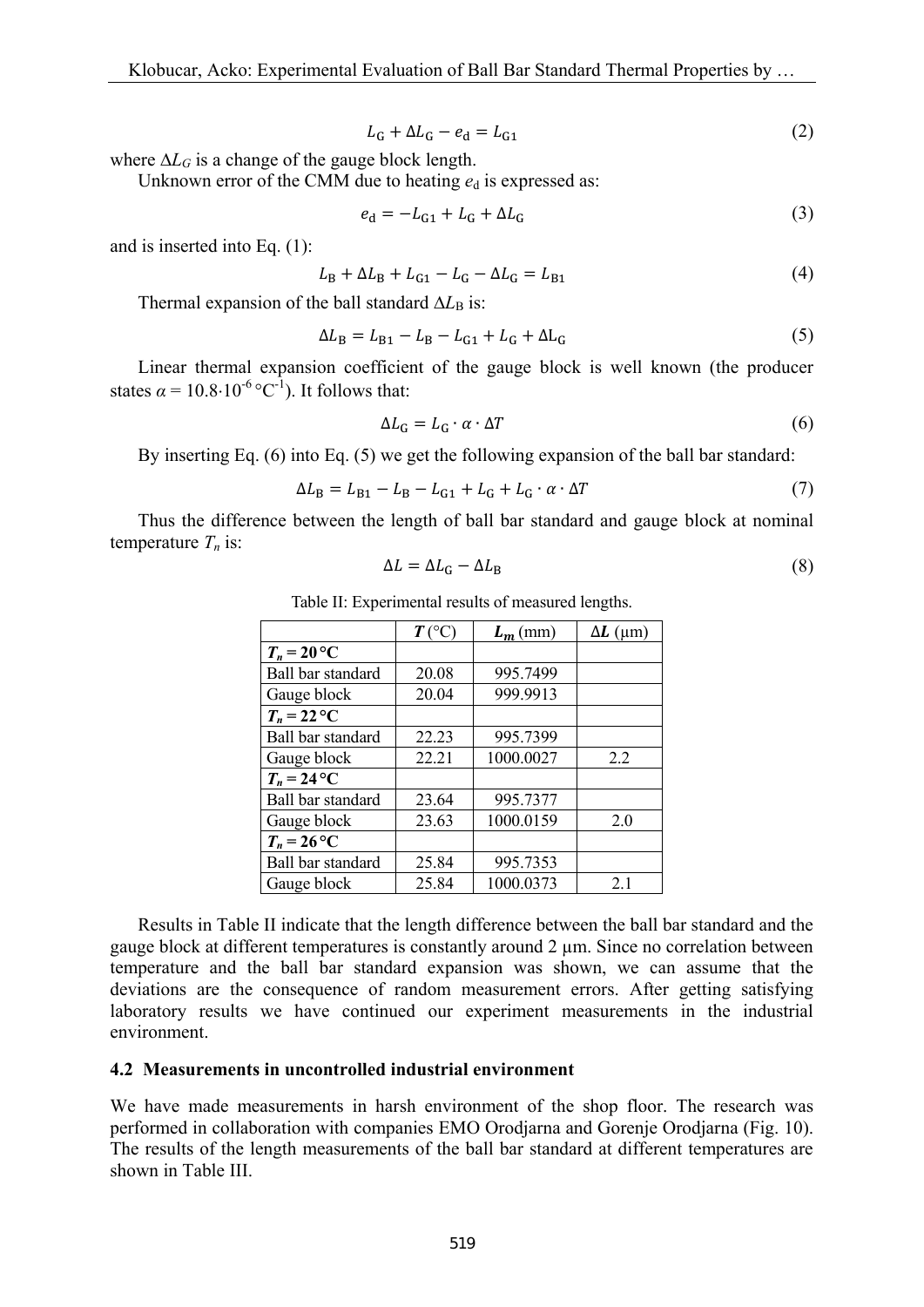

Figure 10: Measurement setups in EMO Orodjarna (left) and in Gorenje Orodjarna (right).

 Results in Table III show that measured length differences of the ball bar standard at different temperatures are very low. Measurements in Gorenje Orodjarna contain temperature corrections. Based on the achieved measurement results it can be concluded, that no significant linear regression due to temperature changes is present. Therefore, it is quite obvious, that the deviation of 2 µm is a consequence of random measurement errors.

| $T({}^{\circ}C)$ | $L_m$ (mm) |
|------------------|------------|
| 26.7             | 995.72155  |
| 25.2             | 995.72235  |
| 24 2             | 995.72038  |
| 24.3             | 995.72076  |
| 23.5             | 995.72113  |
| 22.2             | 995.72020  |

Table III: Measurement results in the production floor.

## **5. CONCLUSION**

The project aimed for assuring traceability of in-process measurements EMRP TIM [5] is already in the conclusion phase. Different standards were designed, manufactured and calibrated. Calibration results are being verified by interlaboratory comparison in the last phase of the project. Very important part of the project is also development and validation of procedures for calibrating and verifying machine tools under harsh environmental conditions. The experimental phase of verifying standards and procedures is being concluded at the moment.

 The presented standard was produced by three Slovenian unfunded industrial partners in the project: Gorenje Orodjarna, EMO Orodjarna and Veplas. After concluding testing and verification, it was calibrated in the Laboratory for Production Measurement at the University of Maribor.

 The validation process for the standard and verification procedures consists basically of three parts: analytical and numerical calculations by using available knowledge, experimental verification in the laboratory, and tests in real shop floor conditions in two production environments. One of the final goals of this validation phase was to determine uncertainty of measurement in calibration and verification [11, 14]. It is expected that the contribution of short term and long term geometrical stability of the standards will have no significant influence on the total measurement uncertainty.